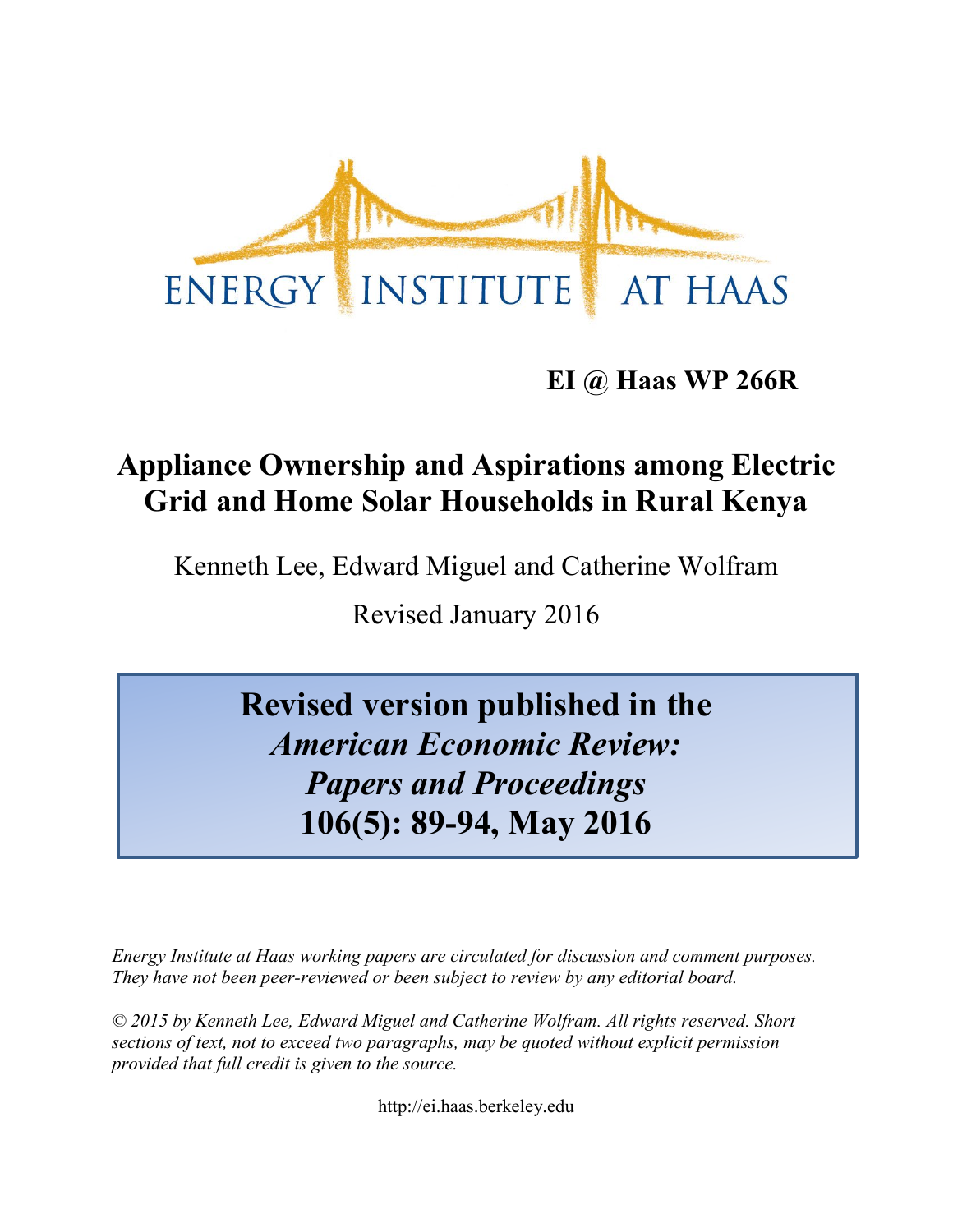## **Appliance Ownership and Aspirations among Electric Grid and Home Solar Households in Rural Kenya**\*

Kenneth Lee, University of California, Berkeley Edward Miguel, University of California, Berkeley and NBER Catherine Wolfram, University of California, Berkeley and NBER

11 January 2016

#### **Abstract**

In Sub-Saharan Africa, there are active debates about whether increases in energy access should be driven by investments in electric grid infrastructure or small-scale "home solar" systems (e.g., solar lanterns and solar home systems). We summarize the results of a household electrical appliance survey and describe how households in rural Kenya differ in terms of appliance ownership and aspirations. Our data suggest that home solar is not a substitute for grid power. Furthermore, the environmental advantages of home solar are likely to be relatively small in countries like Kenya, where grid power is primarily derived from non-fossil fuel sources.

**Keywords:** rural electrification, off-grid energy, solar, economic development, Africa

 

Acknowledgements: This research is supported by the Development Impact Lab (part of the USAID Higher Education Solutions Network), the Berkeley Energy and Climate Institute, and the Center for Effective Global Action. We are grateful to Hunt Allcott for helpful comments and suggestions, and to Susanna Berkouwer, Elisa Cascardi, Radhika Kannan, Anna Kasimatis, and Francis Meyo for excellent research assistance. All errors remain our own.

Corresponding author: Kenneth Lee, Department of Agricultural and Resource Ecnomics, University of California Berkeley, Berkeley CA 94720, kennethlee@berkeley.edu.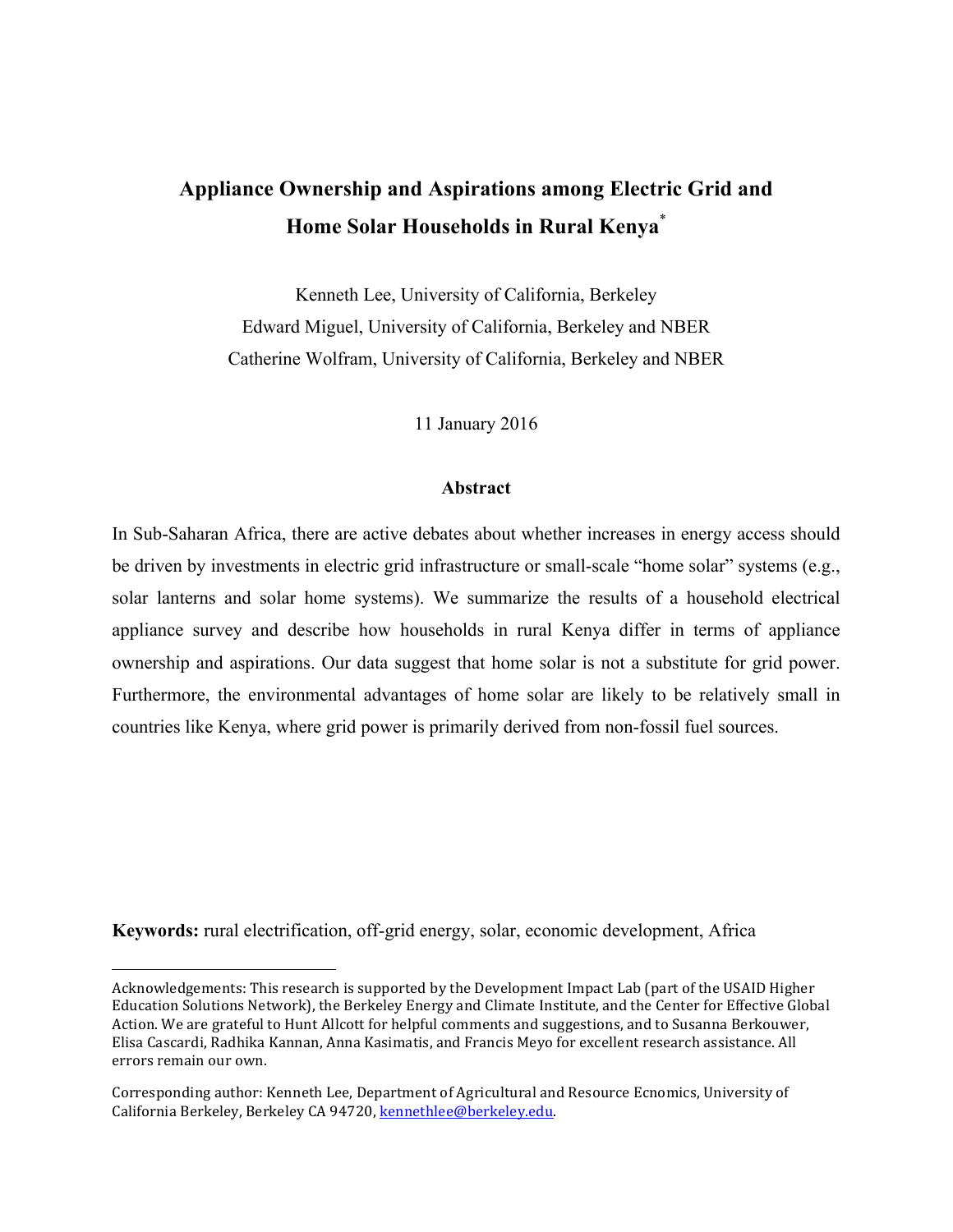Universal energy access has emerged as a major policy goal in Sub-Saharan Africa. However, there are active debates about the extent to which energy access should be driven by investments in large-scale infrastructure, such as grid connections, or small-scale decentralized solutions, such as solar lanterns and solar home systems. Recently, both the US Agency for International Development (USAID) and the UK Department for International Development (DFID) have announced high profile energy initiatives—similarly named *Power Africa* and *Energy Africa*, respectively—targeting the 70 percent of Sub-Saharan Africans who are believed to be living off of the electric grid. At the heart of both policies is a focus on expanding the market for solar lanterns and solar home systems, which we refer to collectively as "home solar."

Several factors have contributed to the enthusiasm for home solar. With energy-related emissions of greenhouse gases accounting for over three-quarters of global emissions, politicians, donors, and non-governmental organizations have been quick to highlight the renewable nature of the technology, particularly in developing countries that are still building out their electricity systems. In addition, recent innovations have increased the affordability of home solar by reducing solar prices and decreasing the power requirements for a variety of end uses (e.g., connectivity and computing through smartphones and tablets). Furthermore, by integrating mobile money payment technologies into their products, companies such as M-KOPA in Kenya have addressed the financing challenge and are providing poor, rural households with previously unaffordable home solar systems that can be paid for gradually over time.<sup>1</sup>

Not everyone, however, shares this enthusiasm for home solar. On the cost side, Deichmann et al. (2010) propose that decentralized renewable energy will be the lowest cost option for just a minority of households in Africa, even when taking into consideration the likely

 $<sup>1</sup>$  In addition to these factors, Jacobsen (2007) points to the private sector appeal of home solar, noting how</sup> decentralized solar first emerged during the late-1980s and 1990s, a period in which mainstream development policies emphasized economic liberalization, privatization, and market-based approaches to service provision.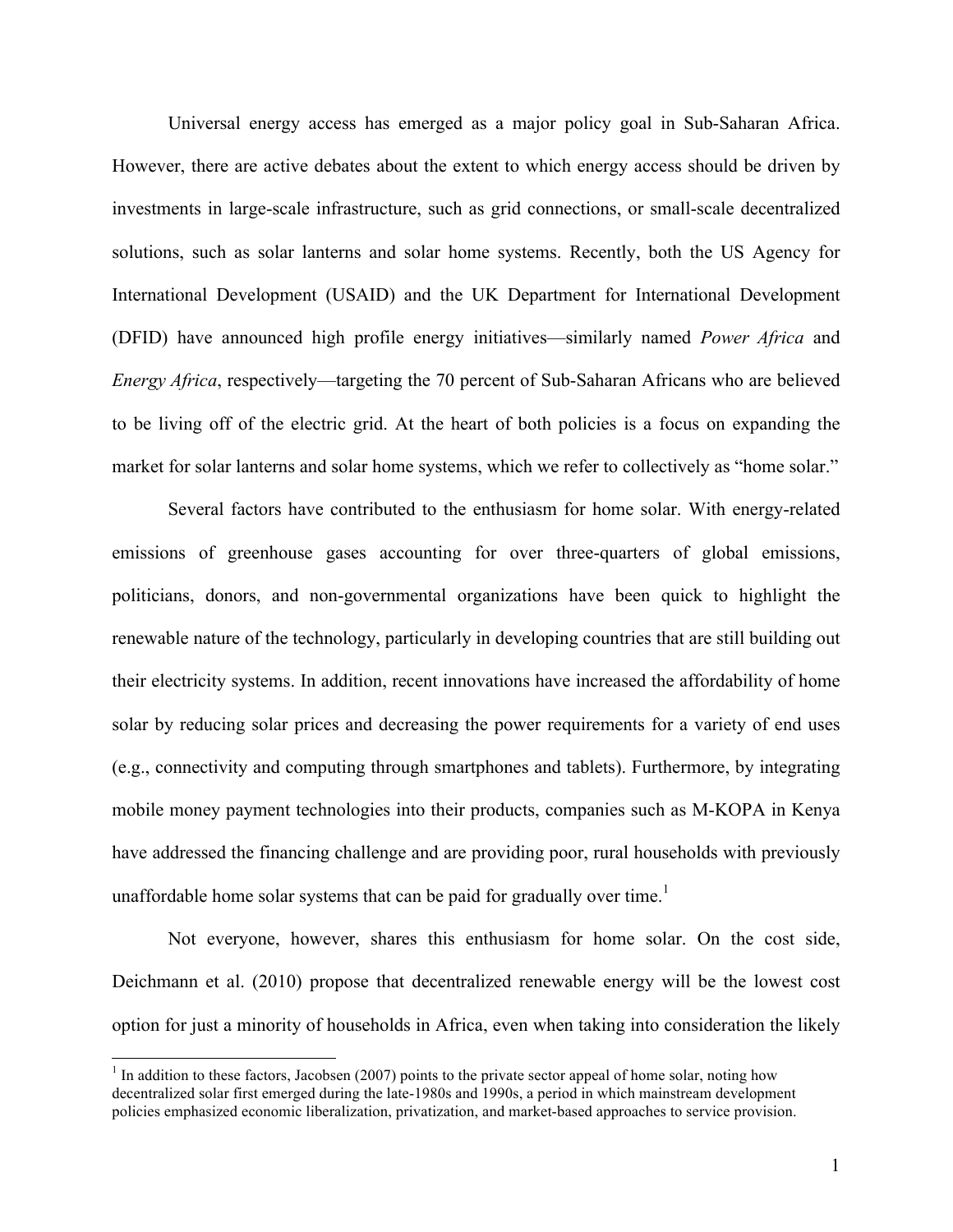reductions in costs over the next 20 years. On the demand side, a recent household survey in Tanzania, conducted by the Center for Global Development, revealed that nearly 90 percent of households who already had "access to electricity outside of the national grid, such as solar power" still wanted a connection to the national grid.<sup>2</sup> Writing at The Breakthrough Institute, Caine et al. (2014) caution that, "whatever the short-term benefit, a narrow focus on household energy and the advocacy of small-scale energy sources like solar home systems can, in fact, make it more difficult to meet the soaring increase in energy demand associated with moving out of extreme poverty." Broadly, policymakers have begun to move away from binary definitions of energy access to recognize variation in the service levels provided by home solar and grid connections with different levels of reliability (see, e.g., ESMAP 2015).

While there is a small but growing research literature on the economic impacts of electrification (see, e.g., Barron and Torero 2015), there is minimal data and evidence on how electricity is consumed in the developing world, and how electricity use relates to the type of energy supplied. In this paper, we summarize the results of a recent household appliance survey conducted in Western Kenya to provide descriptive evidence on how rural households with and without grid connections, and those with home solar systems, compare in terms of the appliances they own and the appliances they aspire to own.

Our data indicate that home solar users own quite different appliances compared to gridconnected households, and suggest that home solar does not satisfy the full range of household energy needs, given current appliance technologies. We also document planned expansions in centralized electricity generating capacity in a number of Sub-Saharan African countries, including Kenya. We find that the environmental advantages of decentralized solar are likely to be relatively small in countries like Kenya, where a large proportion of existing and planned grid

 <sup>2</sup> See http://www.cgdev.org/blog/dfid-solar-only-approach-rural-electricity-africans-want-on-grid.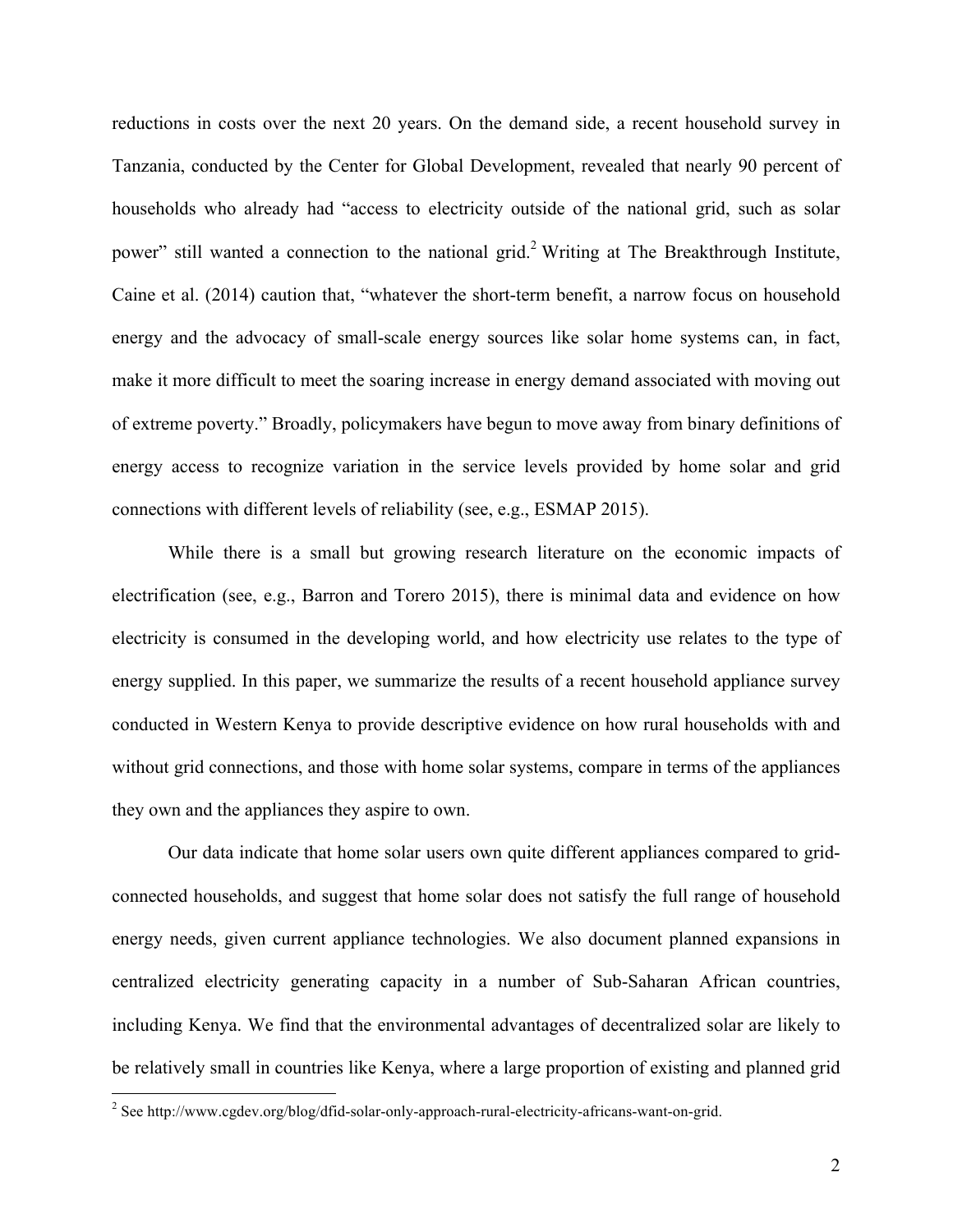electricity is generated without fossil fuels. This paper is organized as follows: Section I describes the data and setting, Section II presents the results, and Section III concludes.

#### **I. Data and Setting**

We analyze household survey data collected between February and August 2014 from 2,504 rural households in 150 communities in Busia and Siaya, two counties that are broadly representative of rural Kenya in terms of electrification rates and economic development. Our sample consists of 2,289 households that are not connected to the grid and 215 households that are connected to the grid. In each community, field enumerators sampled 15 unconnected households, and up to 4 connected households wherever possible, using a comprehensive census of residential structures conducted in 2013. At the time of the census, community electrification rates were low, averaging 5 percent for rural households. The sampling procedure—which is described in detail in Lee, Miguel, and Wolfram (2016)—ensured that the data are largely representative of the rural population in Western Kenya.

We collected data on the different types of energy used in each household. In our setting, home solar penetration is low despite low grid electrification rates. For unconnected households, the most common primary sources of energy are kerosene (92.4 percent), solar lanterns (3.6 percent), and solar home systems (2.2 percent). Only 8.7 percent of unconnected households use either a solar lantern or a solar home system as a primary or secondary source of energy.<sup>3</sup>

Based on this data, we divide our sample into three categories: (1) households that are connected to the national electric grid (n=215), (2) households that are not connected to the grid but use home solar systems (i.e., solar lanterns or solar home systems)  $(n=198)$ , and (3) households that are not connected to the grid and rely primarily on kerosene energy (n=2,091).

<sup>&</sup>lt;sup>3</sup> Households were asked to identify their "main" (primary) and "other" (secondary) sources of lighting energy.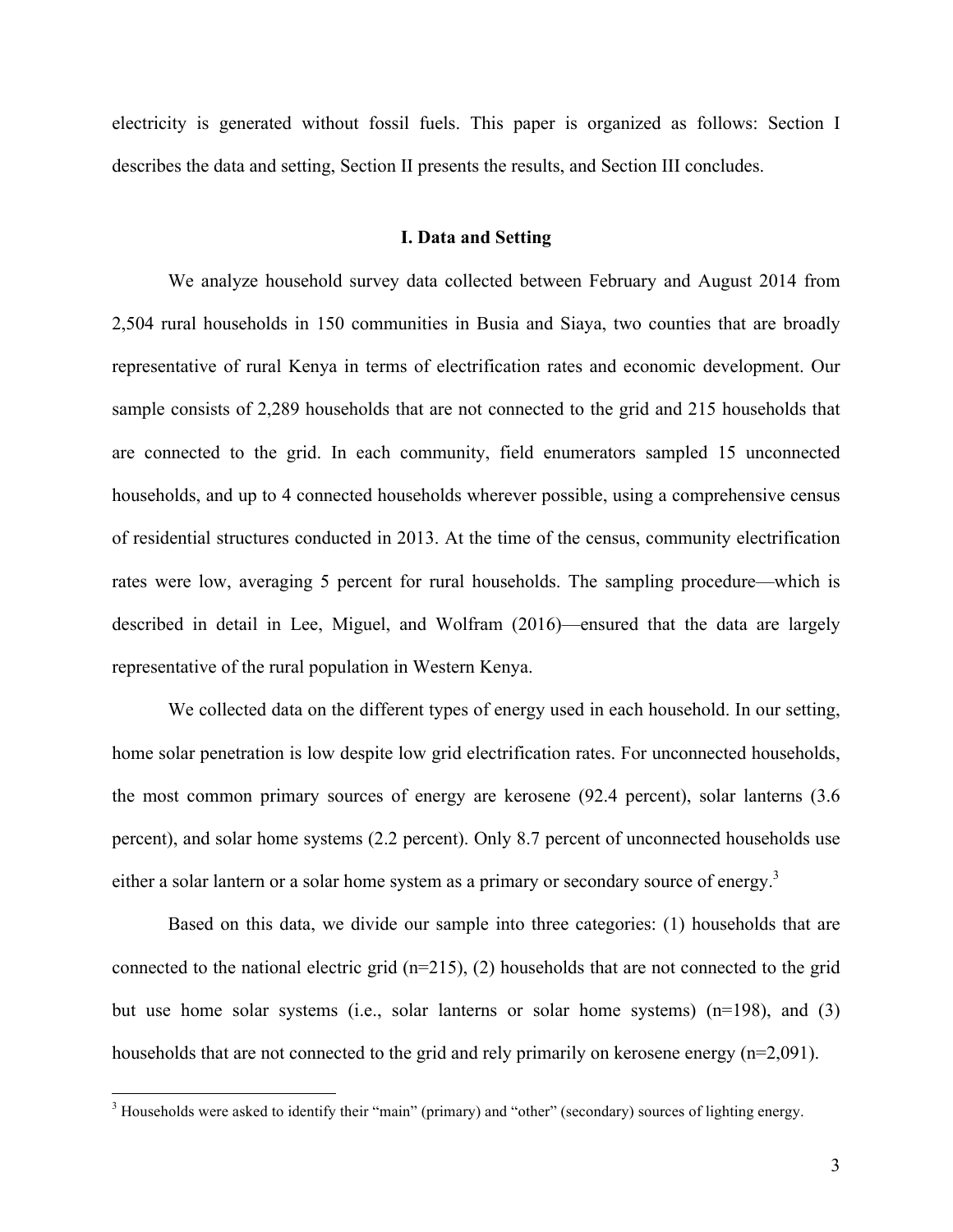There is a wide range of products in the home solar market. Solar lanterns, which typically cost \$10 to \$100, offer less than 10 watts of power and are limited to lighting and mobile charging services. In contrast, solar home systems, which cost anywhere from \$75 to \$2,000, offer up to 1,000 watts of power and can power televisions, fans, and limited motive and heating power. The most popular solar home system in Kenya, M-KOPA, currently costs over \$200 and provides an 8 watt panel, two LED bulbs, an LED flashlight, a rechargeable radio and mobile charging adaptors.<sup>4</sup> In comparison, residential grid connections support the full range of potential applications. Higher-end systems, accommodating the use of high-wattage appliances, are rare in Western Kenya and none of the households in our sample have such a system. In our data, the mean price paid for solar lanterns and solar home systems is \$54.27 and \$234.37, respectively.<sup>5</sup> Most of the systems documented are used solely to power low-wattage appliances. For this reason, we group solar lanterns and solar home systems together in our analysis.

We asked household respondents to list all of the electrical appliances they own. We then asked respondents to name the appliances that they would ideally purchase next. After compiling a list of all owned and desired appliances, we divide the list into two categories based on typical required wattages.<sup>6</sup> We define low-wattage appliances, such as mobile phones and radios, as those that can be powered using the most common solar lanterns and basic solar home systems found in the study region. High-wattage appliances are defined as those that require either higher-end solar home systems (which again are largely non-existent in our setting) or connections to the electric grid. Using these data, we present comparisons below across the three categories of households defined above in order to better understand how households compare in terms of appliance ownership and aspirations.

<sup>&</sup>lt;sup>4</sup> Based on Alstone, Gershenson, and Kammen (2015) and M-KOPA (http://www.m-kopa.com/products/).<br><sup>5</sup> Mean prices paid for solar lanterns and solar home systems are based on 113 and 51 responses, respectively.<br><sup>6</sup> We assu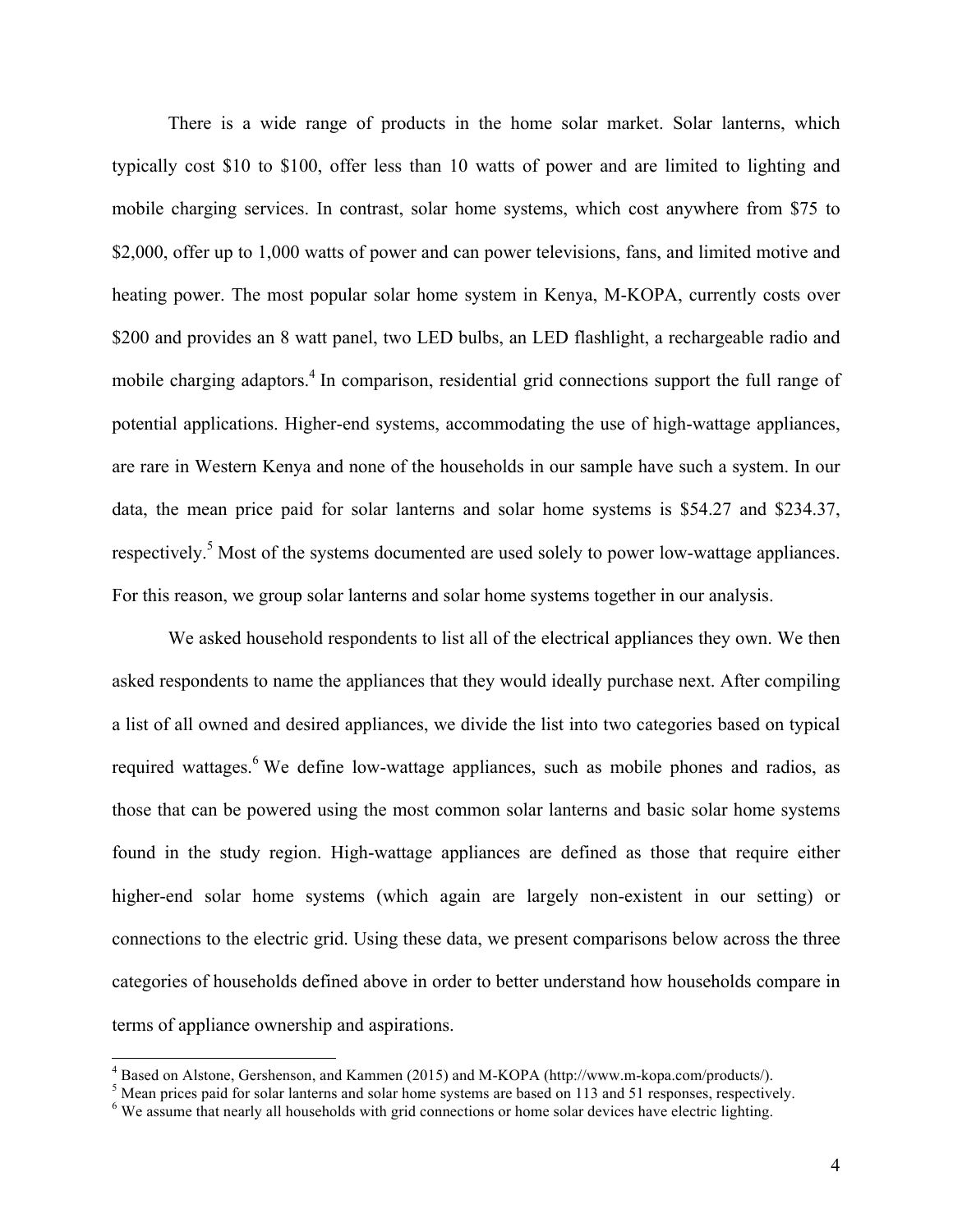#### **II. Patterns of Electrical Appliance Ownership and Aspirations**

Three patterns emerge in our data. First, home solar households have higher living standards than kerosene households, but differences in appliance ownership are not large. In Appendix Table A1, we summarize the key differences in observed characteristics between kerosene and home solar households. Both types are similar in that the majority of household respondents are primarily farmers by occupation, but home solar users are characterized by higher socioeconomic status across most measures: they are more educated, politically aware, have bank accounts, and live in households characterized by high quality walls (made of brick, cement, or stone, rather than the typical mud walls), more land and assets. These higher living standards, however, do not translate into meaningful differences in appliance ownership.

#### [*Insert Figure 1*]

In Figure 1, we present a summary of the appliance ownership survey data, grouping appliances into low-wattage (Panel A) and high-wattage appliances (Panel B). Horizontal bars indicate the proportion of households in each category that own (dark grey) and desire (light grey) each appliance type. Connected households clearly own the most appliances, which is expected given that both connectivity and asset ownership are positively correlated with income. The difference between home solar and kerosene households, however, is far more muted; neither type of household owns many appliances. With the exception of mobile phones and televisions, ownership levels for all appliances fall below 6 percent and 15 percent for kerosene and home solar users, respectively.<sup>7</sup>

 $<sup>7</sup>$  A number of households own appliances that they appear unable to use regularly. For example, 16 percent of</sup> kerosene households own televisions, which may be powered with car batteries. Electric iron ownership is likely to be largely "aspirational" among home solar consumers, as conventional irons require over 1,000 watts of power, far more than the 8 watts that the most common home solar systems in Kenya can accommodate.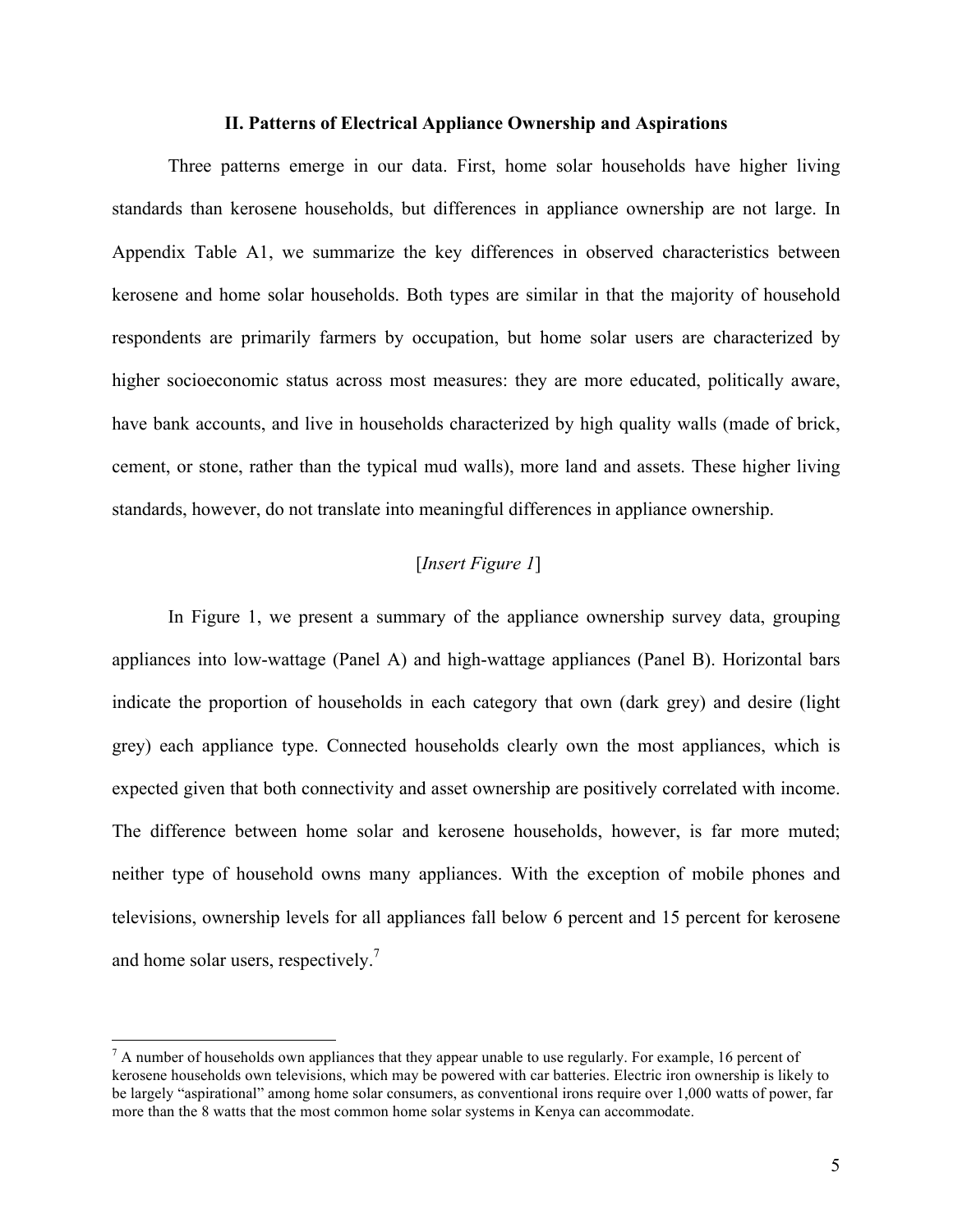Second, both home solar and kerosene households reveal a strong desire to own highwattage appliances. The most desired appliances for kerosene users include televisions (39 percent) and irons (16 percent). Similarly, home solar users desire televisions (37 percent), irons (26 percent), and refrigerators (24 percent). Many of the most commonly desired appliances can only realistically be powered with connections to the electric grid, pointing to the limitations of the home solar systems commonly available in Kenya.

Third, despite having access to electric lighting, both connected and home solar households continue to purchase non-trivial amounts of kerosene. In Appendix Figure A2, we summarize monthly spending for non-charcoal energy sources for each household category.<sup>8</sup> As expected, connected households have the largest total energy budget, spending \$15.68 per month on average. In comparison, kerosene and home solar users spend \$5.42 and \$6.53 per month, respectively. Surprisingly, all three types of households spend a similar amount on kerosene, ranging from \$3.66 for connected households to \$3.90 for kerosene households.

Although mean kerosene spending is similar, there are substantial differences in the proportion of households reporting zero spending on kerosene. For example, 33.4 percent of connected households reported that they did not spend any money on kerosene over the past seven days, compared to 23.7 percent and 2.5 percent of home solar and kerosene households, respectively. These figures suggest that a large proportion of home solar users—and even connected households—are unable to completely eliminate their use of kerosene.<sup>9</sup> For connected households, these spending patterns may indicate underlying problems with the grid, such as blackouts and other forms of poor reliability, highlighting the need for an increased focus on

<sup>&</sup>lt;sup>8</sup> We asked connected households for the amount of the last monthly electricity bill. For kerosene and other sources of energy, we asked for the total amount spent over the past seven days and then estimated monthly amounts. <sup>9</sup> Note that very few households report using kerosene to cook. Only 0.4 percent and 3.1 percent of unconnected

households list kerosene as their primary and secondary source of cooking energy, respectively. In comparison, 94 percent of unconnected households list collected firewood as their primary source of cooking energy.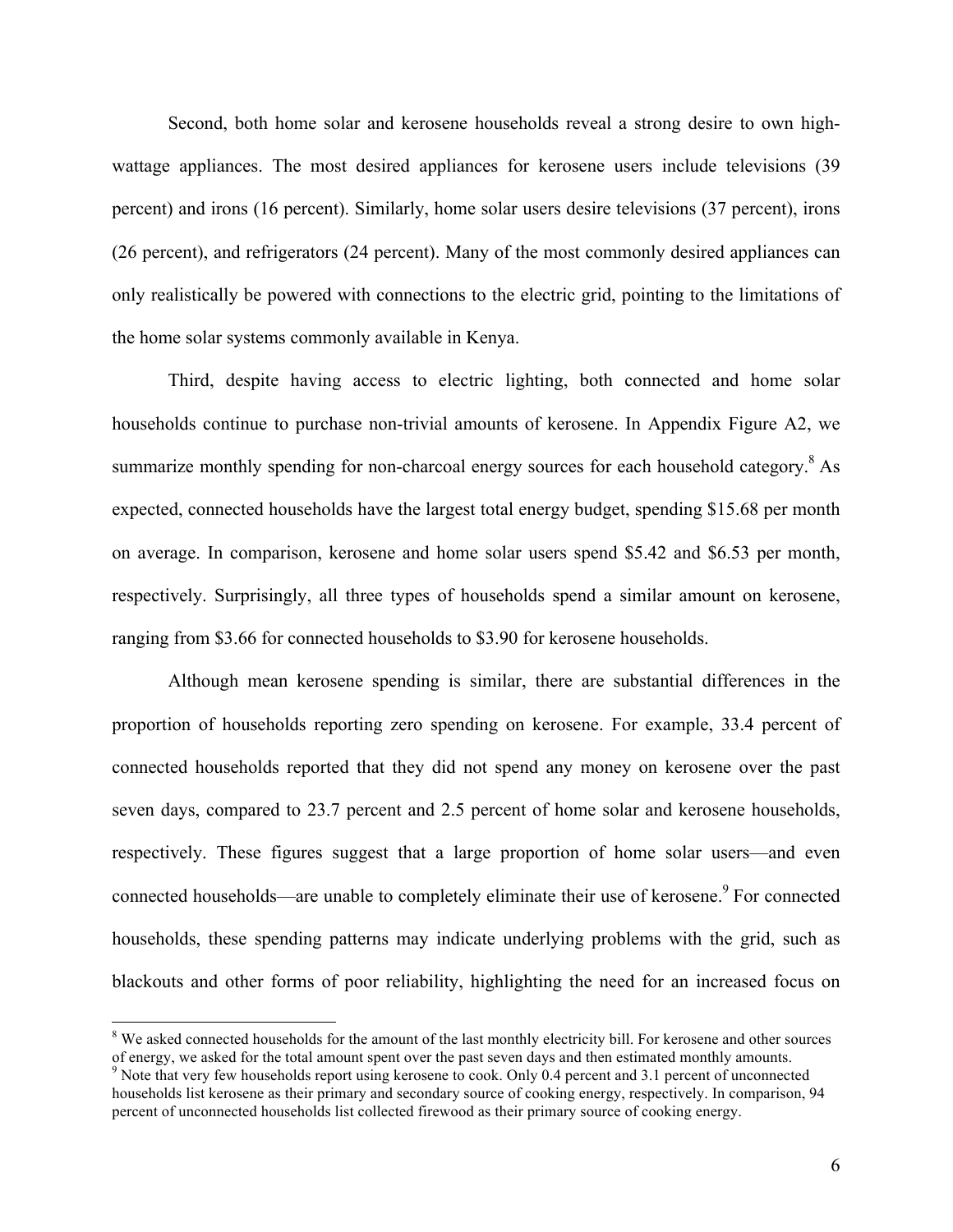improving the service quality of the electric grid. For home solar households, these patterns suggest that the current range of solar products do not provide sufficient lighting points within the home and must be complemented with kerosene lanterns.

#### **III. Discussion and Conclusion**

Solar lanterns and solar home systems are often framed as an important step up the "modern electricity service ladder" (see, e.g., Alstone, Gershenson, and Kammen 2015). The findings in our data are consistent with this description. Relative to kerosene, home solar users benefit from improvements in basic energy applications, such as lighting and mobile phone charging. Once households have access to these basic end uses, however, the appliances that they aspire to own next tend to require high wattage levels that cannot be accommodated by most home solar systems. Since the power supplied by these systems does not scale with demand, home solar is not a substitute for grid power. Unless there is a dramatic reduction in the price of high-wattage systems, it is unlikely that households will be able to "leapfrog" the electric grid in the same way that mobile phones allowed people to leapfrog fixed line telecommunications. Of course, decentralized solar may remain the most attractive option for a small number of isolated rural communities located far away from the national power grid.

Home solar still has the potential advantage of being cleaner than fossil fuel based energy alternatives. To evaluate their possible environmental advantages in Kenya and other countries, we document existing and planned sources of centralized electricity generating capacity in the region. In Figure 2A, we plot installed capacity, and the proportion of non-fossil fuel generation, for the top ten producers of electricity in Sub-Saharan Africa (SSA) and ten Newly Industrialized Countries (NICs) from other regions. Relative to the SSA countries, the NICs have much higher levels of installed capacity. However, the SSA countries generate power that is, on average, half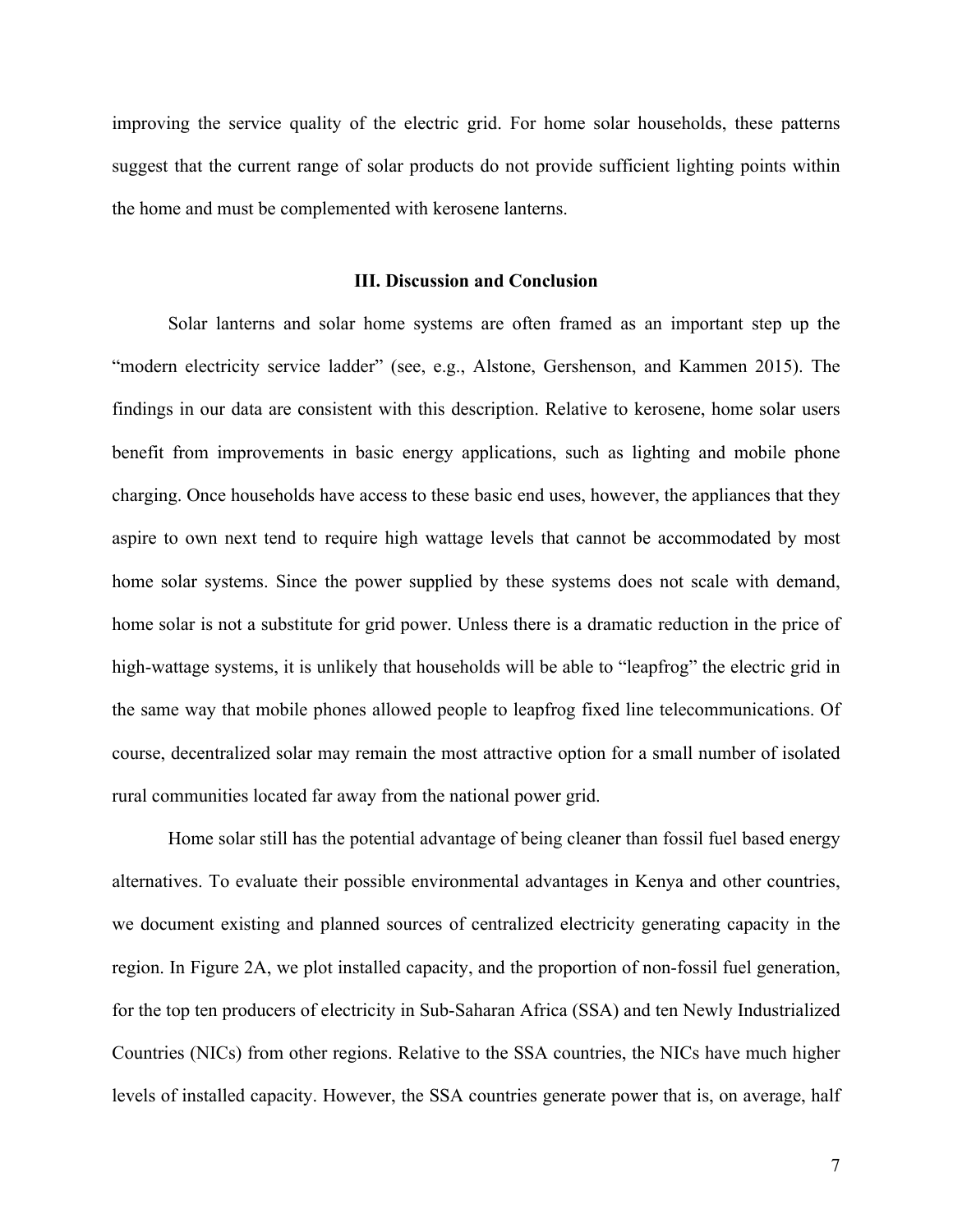as carbon-intensive as the NICs. In the NICs, non-fossil fuel capacity is 29.4 percent compared to 64.6 percent in the SSA countries.<sup>10</sup>

#### [*Insert Figure 2A*]

In the future, countries in Sub-Saharan Africa will continue to expand centralized electricity generating capacity to serve industrial, commercial, and urban customers. This will happen regardless of the proportion of rural households that adopts home solar. In the SSA countries that we examine, a large share of these capacity additions will feature non-fossil fuel technologies. Appendix Table A1 summarizes current and future installed capacity in Kenya, where several geothermal and wind projects are already under development. Over the next 15 years, installed capacity is expected to increase dramatically from 2,295 MW to 19,620 MW. Still, the proportion of non-fossil fuel sources will remain constant, at roughly 64 percent.

In Figure 2B, we plot current and future installed capacity targets for the ten SSA countries, based on publicly available sources. Almost all of the countries plan to increase installed capacity while maintaining or even increasing the share of power derived from nonfossil fuel sources. As countries move to further decarbonize their national grids, the potential environmental advantages of home solar will decline.

#### [*Insert Figure 2B*]

The energy infrastructure choices that Kenya and other African countries make over the next decade will have major implications for both their economic development and global climate change. Focusing on home solar alone is unlikely to promote economic development. As

 $10$  Figures 2A and 2B summarize plant capacities, while environmental emissions will be proportional to the energy produced by different types of plants. Unfortunately, we are unable to obtain predictions of plant capacity factors, although it is not a priori clear that the share of non-fossil fuel production would be lower or higher than the share of non-fossil fuel capacity based on capacity factors of similar types of plants in other countries.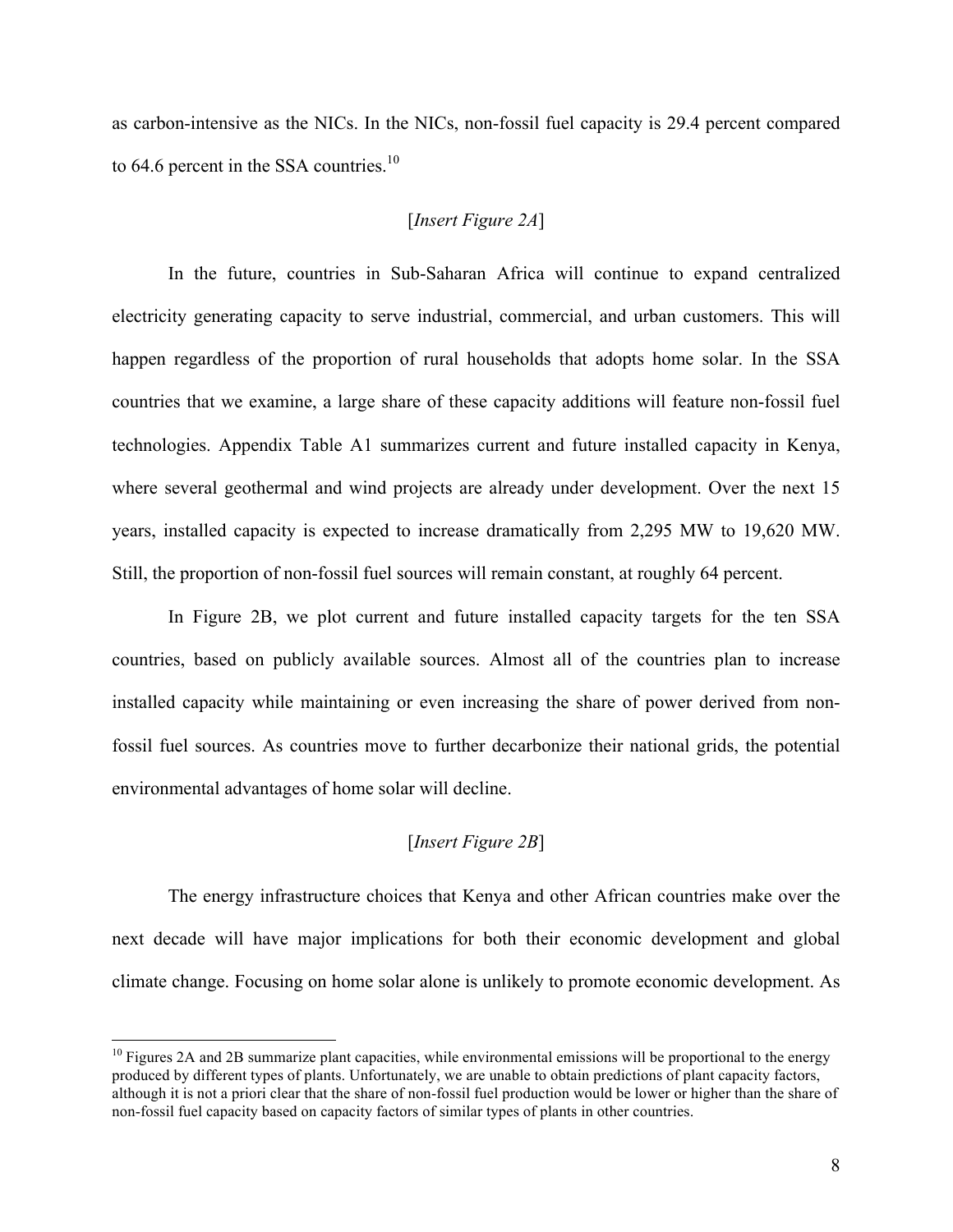Kremer and Willis (2016) point out, investment choices today will impact the economics (and the politics) of future energy infrastructure investments. In order to understand the economic implications of different approaches to addressing energy poverty, more research is needed on household energy demand in low-income countries, and how improvements in the governance and service quality of electric utilities will influence this demand.

#### **References**

Alstone, Peter, Dimitry Gershenson, and Daniel M. Kammen. 2015. "Decentralized Energy Systems for Clean Electricity Access." *Nature Climate Change* 5: 305-314.

Barron, Manuel, and Maximo Torero. 2015. "Household Electrification and Indoor Air Pollution," unpublished working paper.

Caine, Mark, Jason Lloyd, Max Luke, Lisa Margonelli, Todd Moss, Ted Nordhaus, Roger Pielke Jr., Mikael Roman, Joyashree Roy, Daniel Sarewitz, Michael Shellenberger, Kartikeya Singh, and Alex Trembath. 2014. "Our High-Energy Planet: A Climate Pragmatism Project." *The Breakthrough Institute*. http://thebreakthrough.org/images/pdfs/Our-High-Energy-Planet.pdf.

Deichmann, Uwe, Craig Meisner, Siobhan Murray, and David Wheeler. 2010. "The Economics of Renewable Energy Expansion in Rural Sub-Saharan Africa." *Energy Policy* 39(1): 215-227.

ESMAP (Energy Sector Management Assistance Program). 2015. "Beyond Connections: Energy Access Redefined." http://www.worldbank.org/content/dam/Worldbank/Topics/Energy%20and- %20Extract/Beyond Connections Energy Access Redefined Exec ESMAP 2015.pdf

Jacobsen, Arne. 2007. "Connective Power: Solar Electrification and Social Change in Kenya." *World Development* 35(1): 144-162.

Kremer, Michael and Jack Willis. 2016. "Infrastructure, Aid and Coordination." *American Economic Review Papers and Proceedings*, forthcoming.

Lee, Kenneth, Edward Miguel, and Catherine Wolfram. 2016. "Experimental Evidence on the Demand for and Costs of Rural Electrification," unpublished working paper.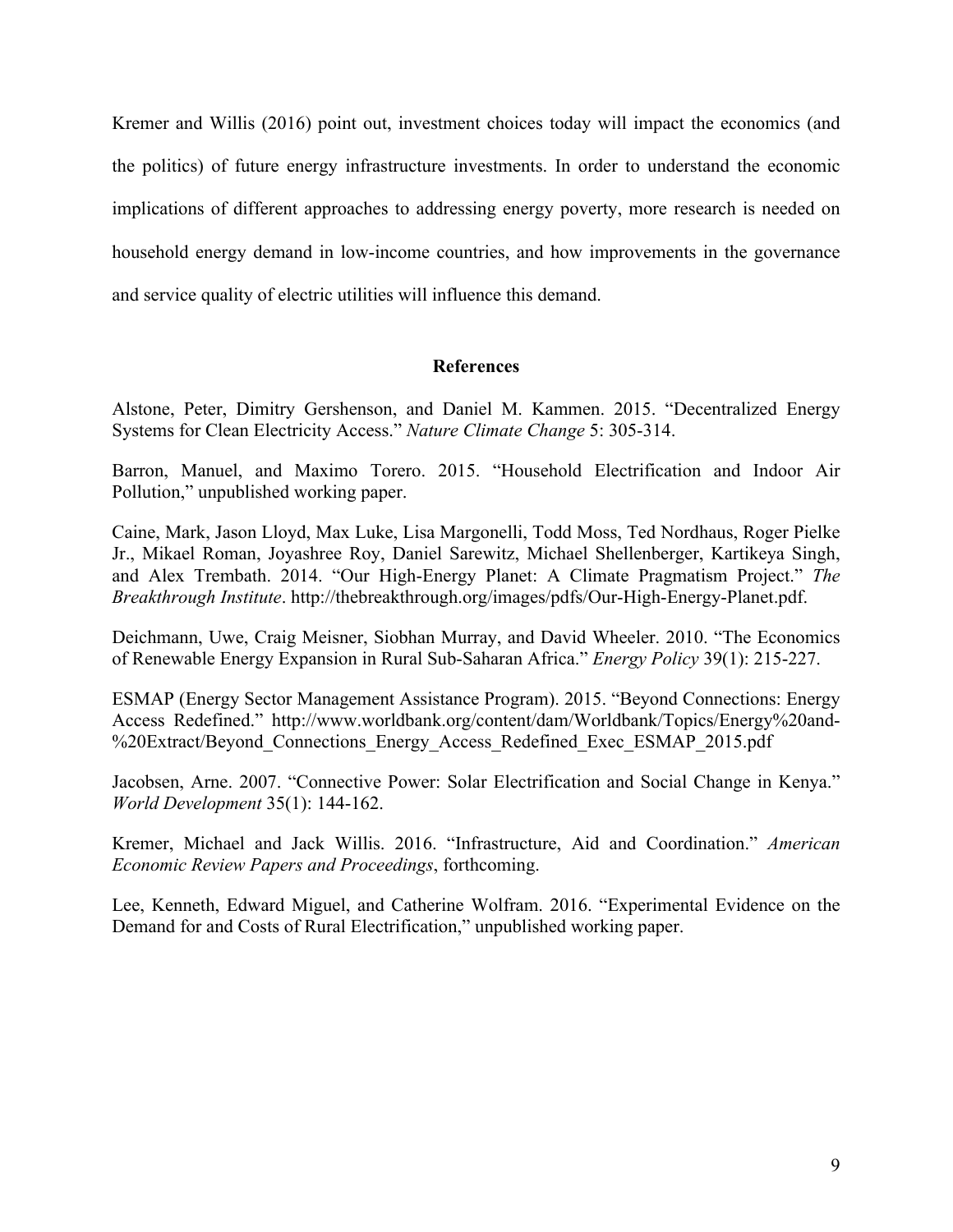

#### Figure 1—Electrical appliances owned and desired by rural households in Kenya

Panel A: Low-wattage appliances

*Notes*: The label next to each bar indicates the proportion of households that own or desire each appliance. See Appendix Note A1 for additional details on appliance categories.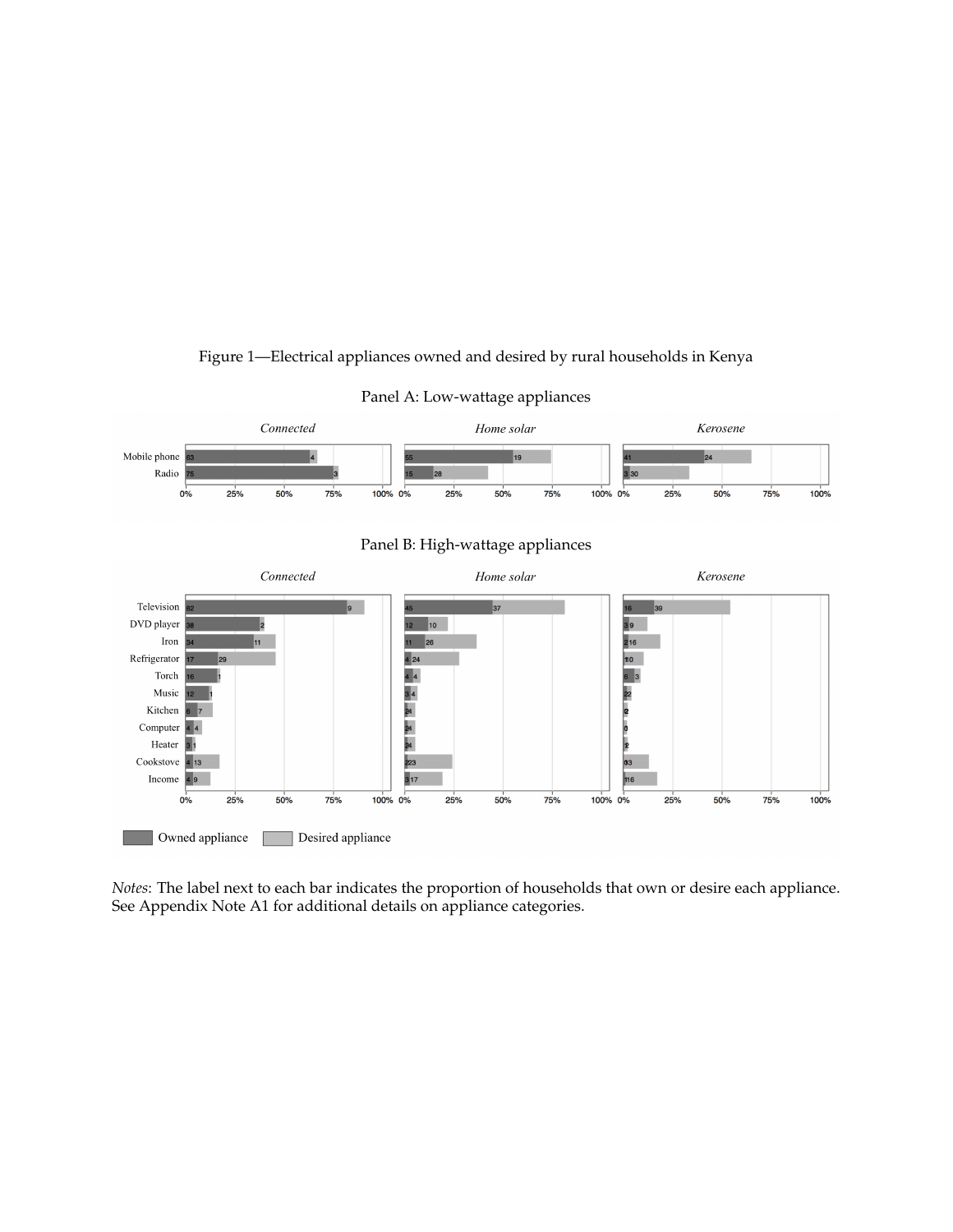

Figure 2—Installed electricity generation capacity: Current and future targets

*Notes*: In Panel A, average non-fossil fuel generation is 64.6 and 29.4 percent for SSA countries and NICs, respectively. Markers are scaled by estimated population size. See Appendix Note 2 for detailed data sources.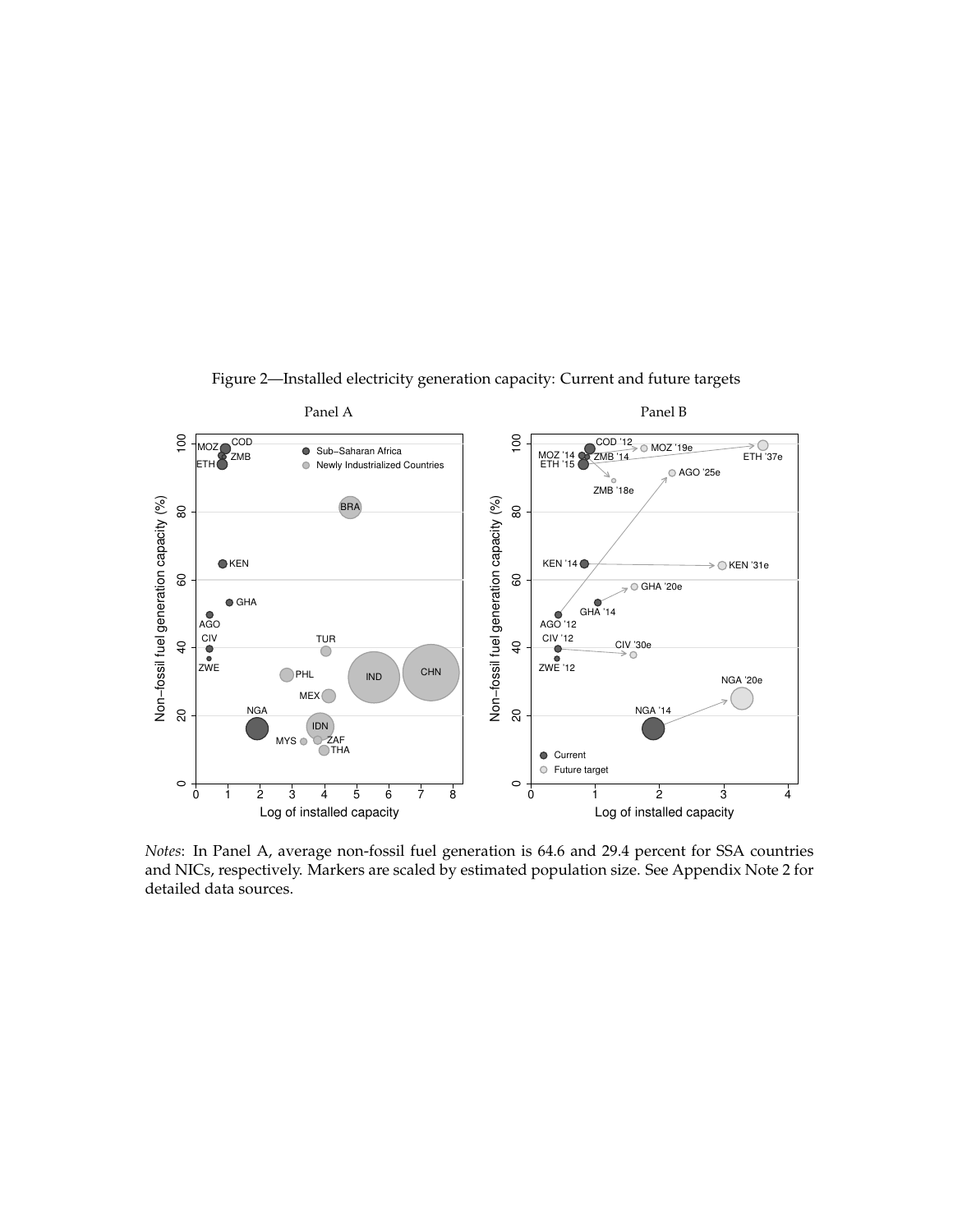## **Supplementary Appendix for Online Publication**

"Appliance Ownership and Aspirations among Electric Grid and Home Solar Households in Rural Kenya"

Kenneth Lee, Edward Miguel, and Catherine Wolfram

11 January 2016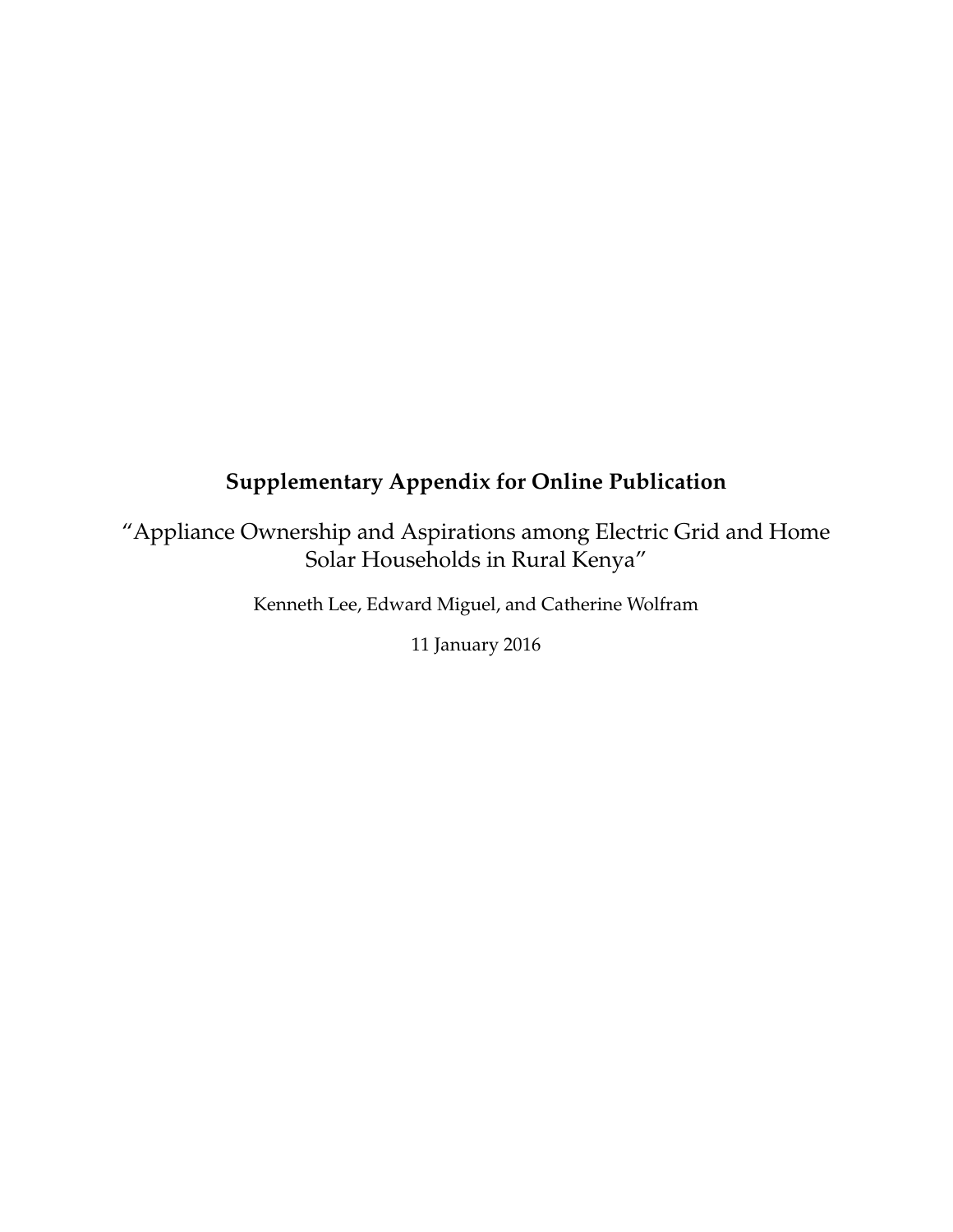|                                                      | Kerosene | Home solar | <i>p</i> -value of diff. |  |  |  |
|------------------------------------------------------|----------|------------|--------------------------|--|--|--|
|                                                      | (1)      | (2)        | (3)                      |  |  |  |
| Panel A: Household head (respondent) characteristics |          |            |                          |  |  |  |
| Female (%)                                           | 63.1     | 60.1       | 0.40                     |  |  |  |
| Age (years)                                          | 52.5     | 50.6       | 0.12                     |  |  |  |
| Completed secondary schooling (%)                    | 12.1     | 26.3       | < 0.01                   |  |  |  |
| Married (%)                                          | 64.9     | 76.8       | < 0.01                   |  |  |  |
| Not a farmer $(\%)$                                  | 22.1     | 26.3       | 0.19                     |  |  |  |
| Basic political awareness (%)                        | 10.7     | 18.7       | < 0.01                   |  |  |  |
| Has bank account (%)                                 | 16.0     | 42.4       | < 0.01                   |  |  |  |
| Panel B: Household characteristics                   |          |            |                          |  |  |  |
| Number of members                                    | 5.2      | 6.0        | < 0.01                   |  |  |  |
| Youth members (age $\leq$ 18)                        | 3.0      | 3.3        | 0.04                     |  |  |  |
| High-quality walls (%)                               | 14.3     | 34.8       | < 0.01                   |  |  |  |
| Land (acres)                                         | 1.9      | 2.8        | < 0.01                   |  |  |  |
| Distance to transformer (m)                          | 356.8    | 353.8      | 0.77                     |  |  |  |
| Monthly (non-charcoal) energy (USD)                  | 5.42     | 6.53       | < 0.01                   |  |  |  |
| Monthly kerosene (USD)                               | 3.90     | 3.41       | 0.06                     |  |  |  |
| Panel C: Household assets                            |          |            |                          |  |  |  |
| <b>Bednets</b>                                       | 2.2      | 3.0        | < 0.01                   |  |  |  |
| Sofa pieces                                          | 5.6      | 10.1       | < 0.01                   |  |  |  |
| Chickens                                             | 6.5      | 12.1       | < 0.01                   |  |  |  |
| Radios                                               | 0.41     | 0.55       | < 0.01                   |  |  |  |
| Televisions                                          | 0.16     | 0.45       | < 0.01                   |  |  |  |
| Sample size                                          | 2,091    | 198        |                          |  |  |  |

Table A1—Difference between kerosene and home solar households

*Notes*: Columns 1 and 2 report sample means for unconnected households that primarily rely on kerosene and home solar at the time of the survey. Column 3 reports *p*-value of the difference between the means. Basic political awareness indicator captures whether the household head was able to correctly identify the presidents of Uganda, Tanzania, and the United States. Monthly (non-charcoal) energy expenditures includes kerosene expenditures.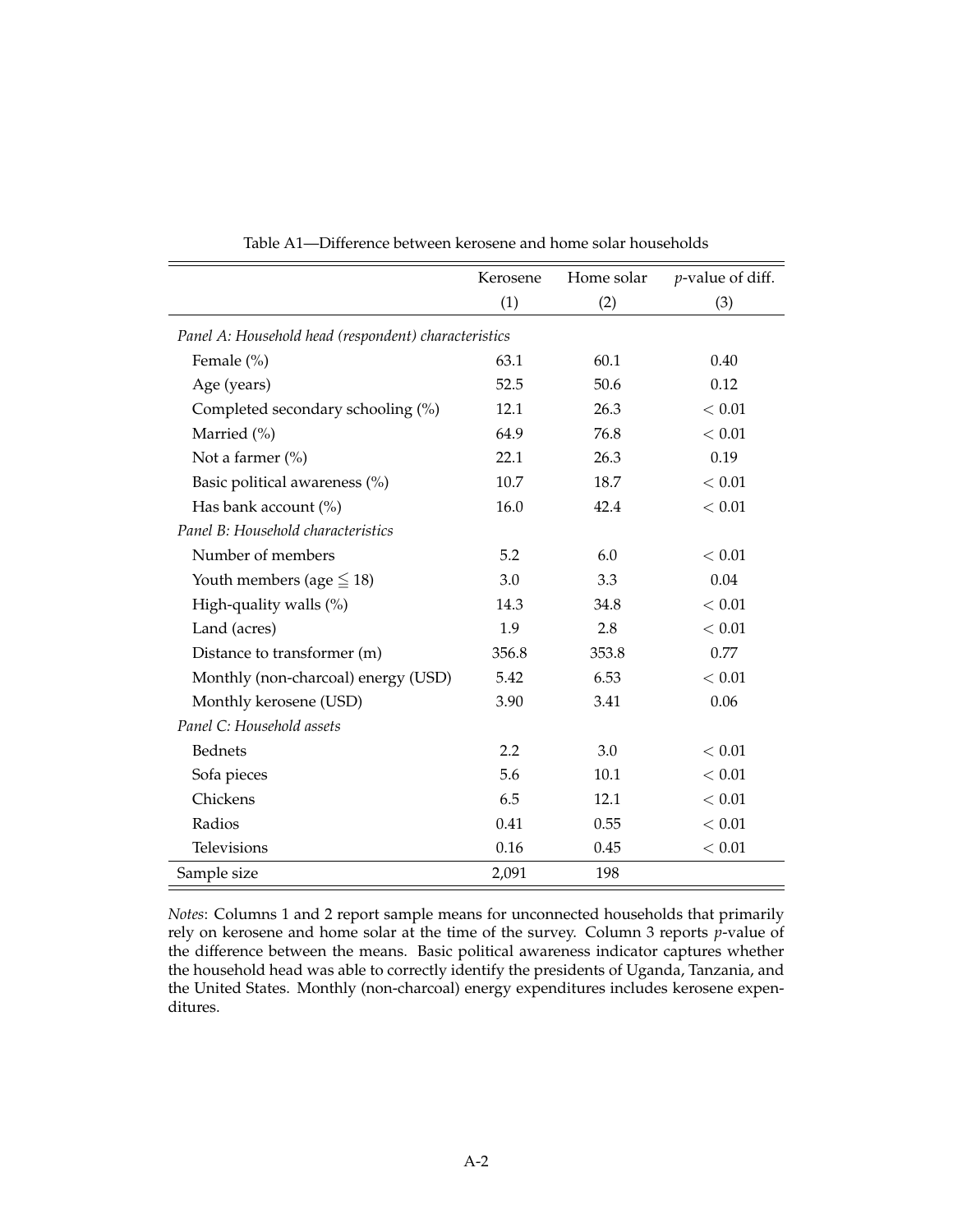| (in MW)     | 2014     | $\%$  | 2031e  | $\%$  |
|-------------|----------|-------|--------|-------|
| Hydro       | 827      | 36.0  | 1,039  | 5.3   |
| Diesel      | 751      | 32.8  | 1,955  | 10.0  |
| Geothermal  | 593      | 25.9  | 5,530  | 25.6  |
| Gas turbine | 60       | 2.6   | 2,340  | 11.9  |
| Wind        | 26       | 1.1   | 2,036  | 10.4  |
| Nuclear     | $\theta$ | 0.0   | 4,000  | 20.4  |
| Coal        | $\theta$ | 0.0   | 2,720  | 13.9  |
| Other       | 38       | 1.7   | 0.0    | 0.0   |
| Total       | 2,295    | 100.0 | 19,620 | 100.0 |
| Fossil      | 811      | 35.3  | 7,015  | 35.8  |
| Non-fossil  | 1,484    | 64.7  | 12,605 | 64.2  |

Table A2—Current and future installed capacity in Kenya

*Notes*: Breakdown of 2014 installed capacity is obtained from the website of Kenya's Energy Regulatory Commission. Breakdown of 2031 installed capacity is based on the Government of Kenya's *Vision 2030: Least Cost Power Development Plan*. Fossil fuel energy sources include coal, gas turbines (LNG), and diesel. In the planning documents, an additional 2,000 MW of electricity will be imported through regional interconnections with Uganda, Tanzania, and Ethiopia in 2031. These imports will consist primarily of hydroelectric power sources from Ethiopia and Uganda.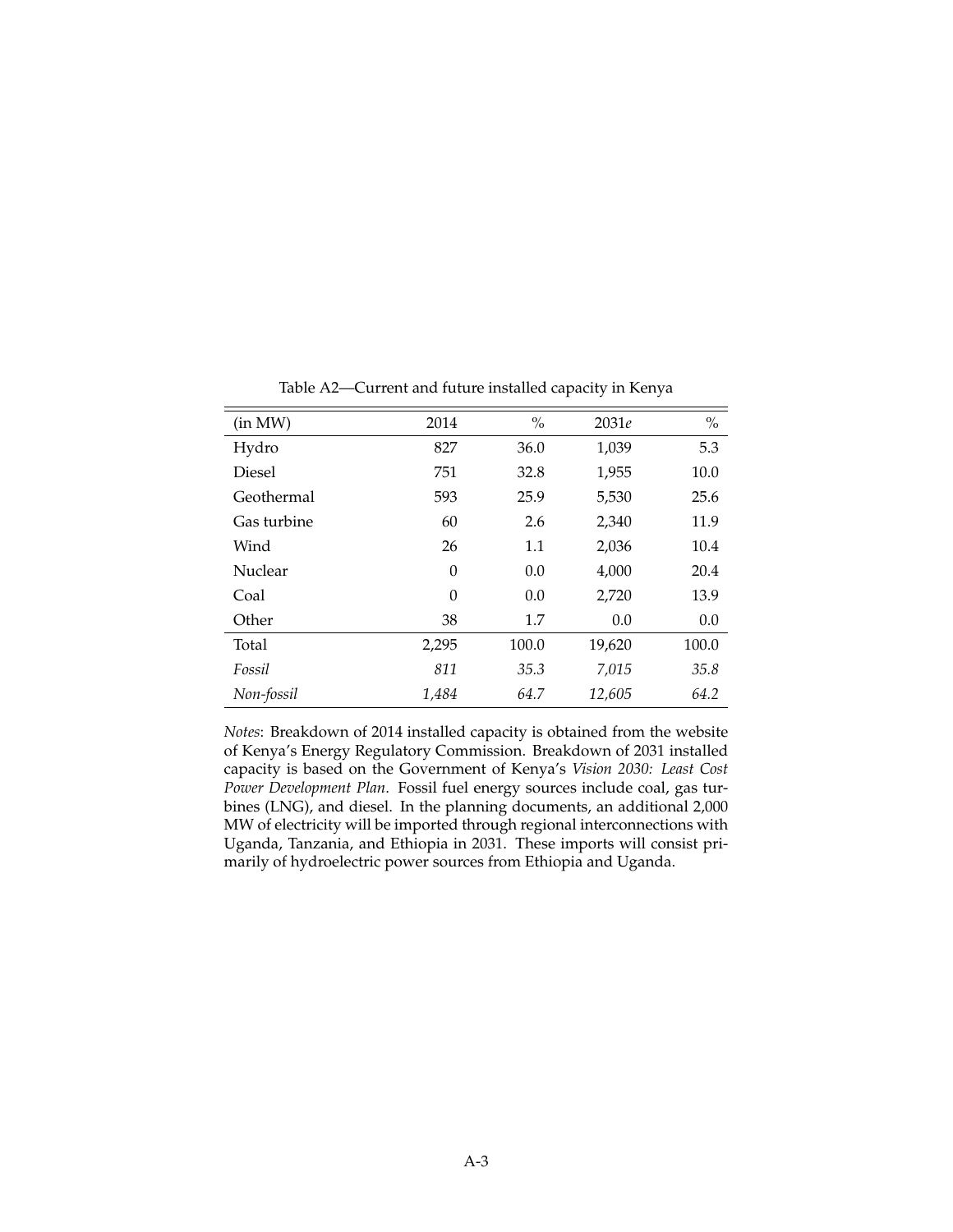

Figure A1—Monthly spending on all energy sources (excluding charcoal)

*Notes*: Other energy expenditures includes batteries, car battery charging, fuel for generators, and mobile charging. Monthly amounts for kerosene and other energy expenditures are estimated based on household responses to total spending amounts over the last seven days.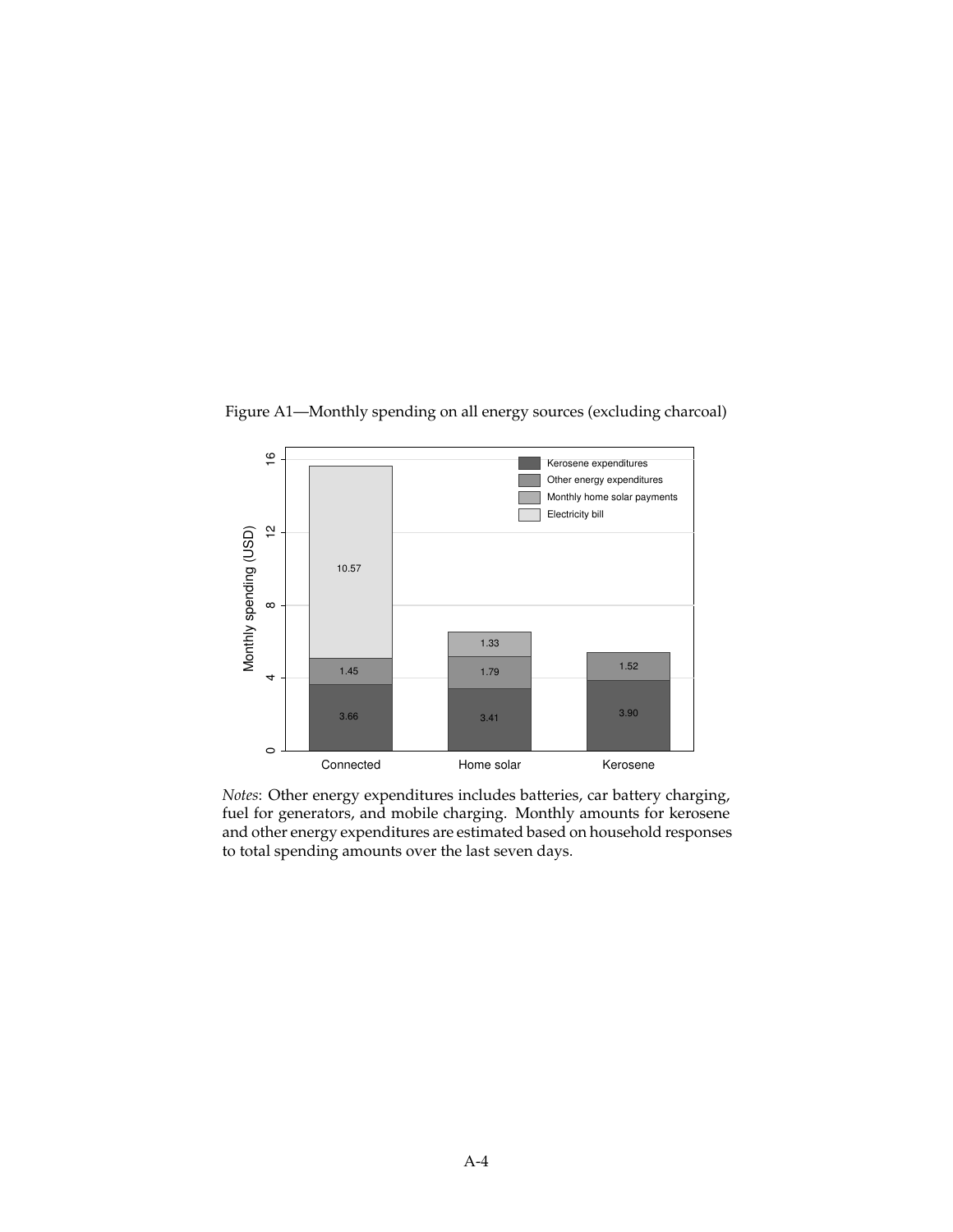#### **Note A1—Additional notes for Figure 1**

Based on a survey of 2,504 connected and unconnected households in Western Kenya. Households are divided into three categories: (1) *connected* to the grid ( $n = 215$ ), (2) unconnected to the grid but using *home solar* (e.g. solar lanterns or solar home systems)  $(n = 198)$ , and (3) *unconnected* to the grid with no home solar ( $n = 2,091$ ). For each item, the bars indicate the proportion of households in each group declaring that they either own (dark grey) or desire (light grey) the appliance. Electrical appliances are divided into two categories based on required wattages. Low-wattage appliances can be powered using most solar home products. High-wattage appliances require higher power systems or connections to the grid. In addition, "torch" refers to rechargeable lanterns, "music" includes stereo systems and electronic musical instruments, "kitchen" includes blenders, kettles, microwaves, toasters, water coolers, and food processors, and "income" includes large appliances that are typically used for income-generating purposes, including posho mills, welding machines, blowdryers and shavers, water pumps, and battery chargers.

#### **Note A2—Data sources for Figure 2**

In this note, we summarize the data sources used to construct Figure 2.

#### I. Newly Industrialized Countries (NICs)

All estimates of installed capacity, non-fossil fuel generation and population are obtained from [The World Factbook.](https://www.cia.gov/library/publications/the-world-factbook/) The list of NICs includes China (CHN), India (IND), Indonesia (IDN), Brazil (BRA), Mexico (MEX), Philippines (PHL), Turkey (TUR), Thailand (THA), South Africa (ZAF), and Malaysia (MYS). Estimates for installed capacity range in date from 2012 to 2014.

#### II. Sub-Saharan Africa (SSA)

We focus on the top ten electricity producers in Sub-Saharan Africa based on The World Factbook's 2012 rankings. The list of SSAs include Nigeria (NGA), Ethiopia (ETH), Democratic Republic of the Congo (COD), Kenya (KEN), Ghana (GHA), Mozambique (MOZ), Cote dIvoire (CIV), Angola (AGO), Zambia (ZMB), and Zimbabwe (ZWE). For the NICs, we rely solely on The World Factbook estimates. For the SSAs, we examine current and future installed capacities more closely, referring to all types of publicly available sources online. Population estimates are obtained from [The World Factbook.](https://www.cia.gov/library/publications/the-world-factbook/)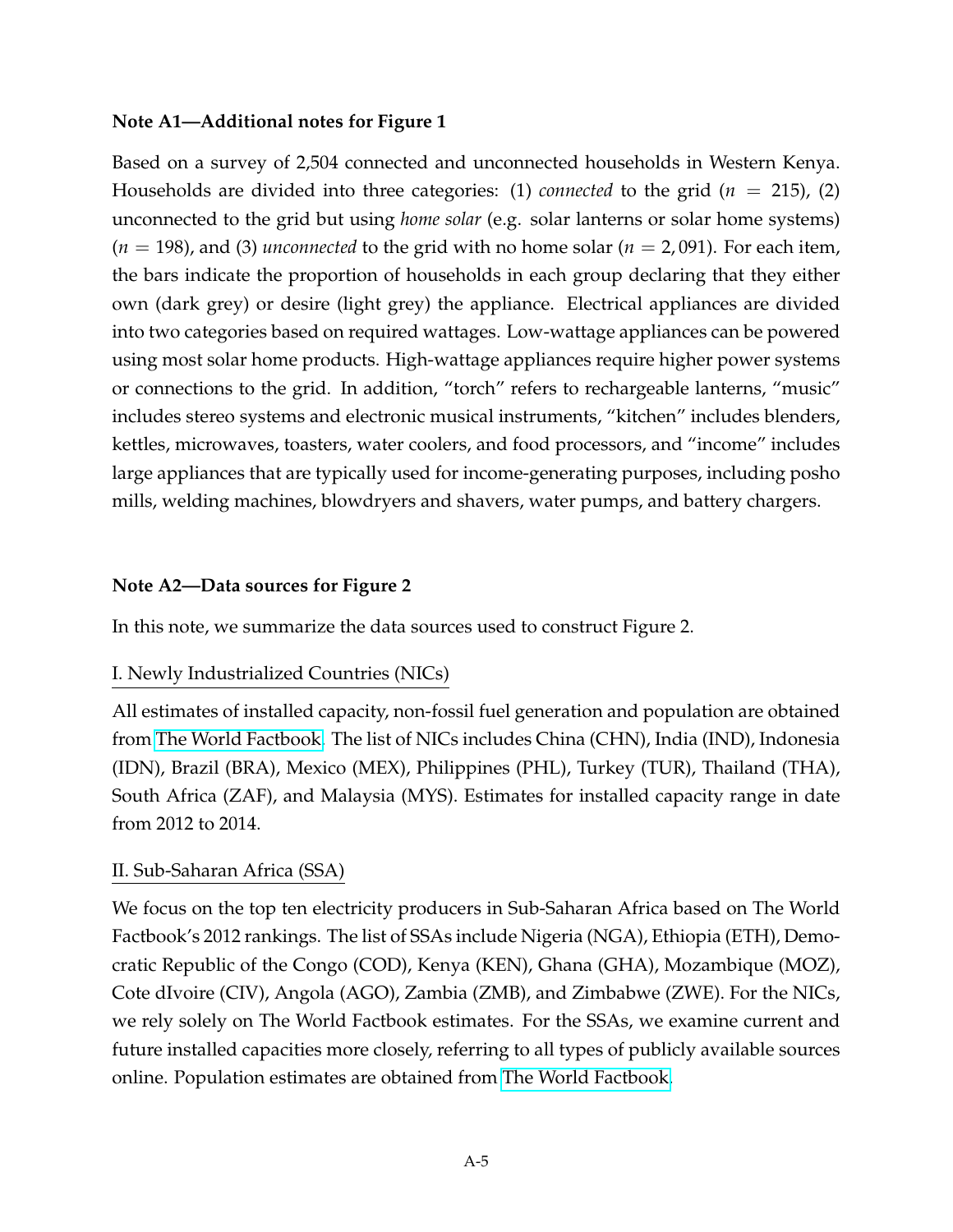### *a) Nigeria (NGA)*

There are a variety of estimates for recent installed capacity and non-fossil fuel generation. These include [USAID Power Africa,](https://www.usaid.gov/sites/default/files/documents/1860/Nigeria Country Fact Sheet_05_04_15.pdf) which estimates 6,000 MW of current installed capacity and non-fossil fuel generation of 20-30%. We use an alternative, more detailed source, [energypedia.info,](https://energypedia.info/wiki/Nigeria_Energy_Situation) which provides a list of grid-connected power plants in Nigeria. We exclude the 2015 plant from the list and estimate 2014 installed capacity to be 6,713 MW with 16.19% coming from non-fossil fuel sources. However, it should be noted that in Nigeria, there is a discrepancy between installed capacity and actual capacity due to gas shortages. For future installed capacity, we use the estimates on [energypedia.info](https://energypedia.info/wiki/Nigeria_Energy_Situation) that cite "The Presidency of the Federal Republic of Nigeria, August 2013, Roadmap for Power Sector Reform, Revision1, p. 24-25." We could not find the original source.

### *b) Ethiopia (ETH)*

We refer to [USAID Power Africa](https://www.usaid.gov/sites/default/files/documents/1860/Ethiopia Country Fact Sheet__6_16_15 (1).pdf) for estimates of 2015 installed capacity and non-fossil fuel generation. These estimates are dated to 2015 and cite the "Ethiopian Ministry of Water, Irrigation and Energy (2015)." We could not find the original source. For future installed capacity, we note that according to [USAID Power Africa,](https://www.usaid.gov/sites/default/files/documents/1860/Ethiopia Country Fact Sheet__6_16_15 (1).pdf) "Ethiopia aspires to have a total installed generation capacity of 37,000 MWs and become a major power exporter [by 2037]." There are many sources that state that Ethiopia is targeting 37,000 MW by 2037. However, we could not find the Government of Ethiopia's "Power System Expansion Master Plan" which we assume provides the breakdown of future installed capacity. In the news, we find that hydropower covers some 80 per cent of total energy the country plans to generate, followed by geothermal sources ([\(Article #1\)](http://www.africareview.com/Business---Finance/Ethiopia-mulls-1200MW-from-nuclear-energy/-/979184/2089920/-/28a2gjz/-/index.html), and that "according to the EEPCo, Ethiopia has a potential to produce some 45,000 megawatts of electricity from hydro-power alone" [\(Article #2\)](http://www.sudantribune.com/spip.php?article48958). This leads us to the assumption that the majority of (if not all) new capacity will come from non-fossil sources. Furthermore, in a presentation by the [Ministry of Water and Energy,](https://irena.org/DocumentDownloads/events/2013/July/Africa CEC session 3_Ministry of Water and Energy Ethiopia_Beyene_220613.pdf) delivered in 2013, the next 9,000 MW of capacity will come from hydro, wind, and geothermal. In Figure 2, we assume that all new capacity will come from non-fossil fuel sources.

## *c) Democratic Republic of the Congo (COD)*

Estimates for 2012 installed capacity and non-fossil fuel generation are based on [The](https://www.cia.gov/library/publications/the-world-factbook/) [World Factbook.](https://www.cia.gov/library/publications/the-world-factbook/) We could not find any government projections for future installed capacity.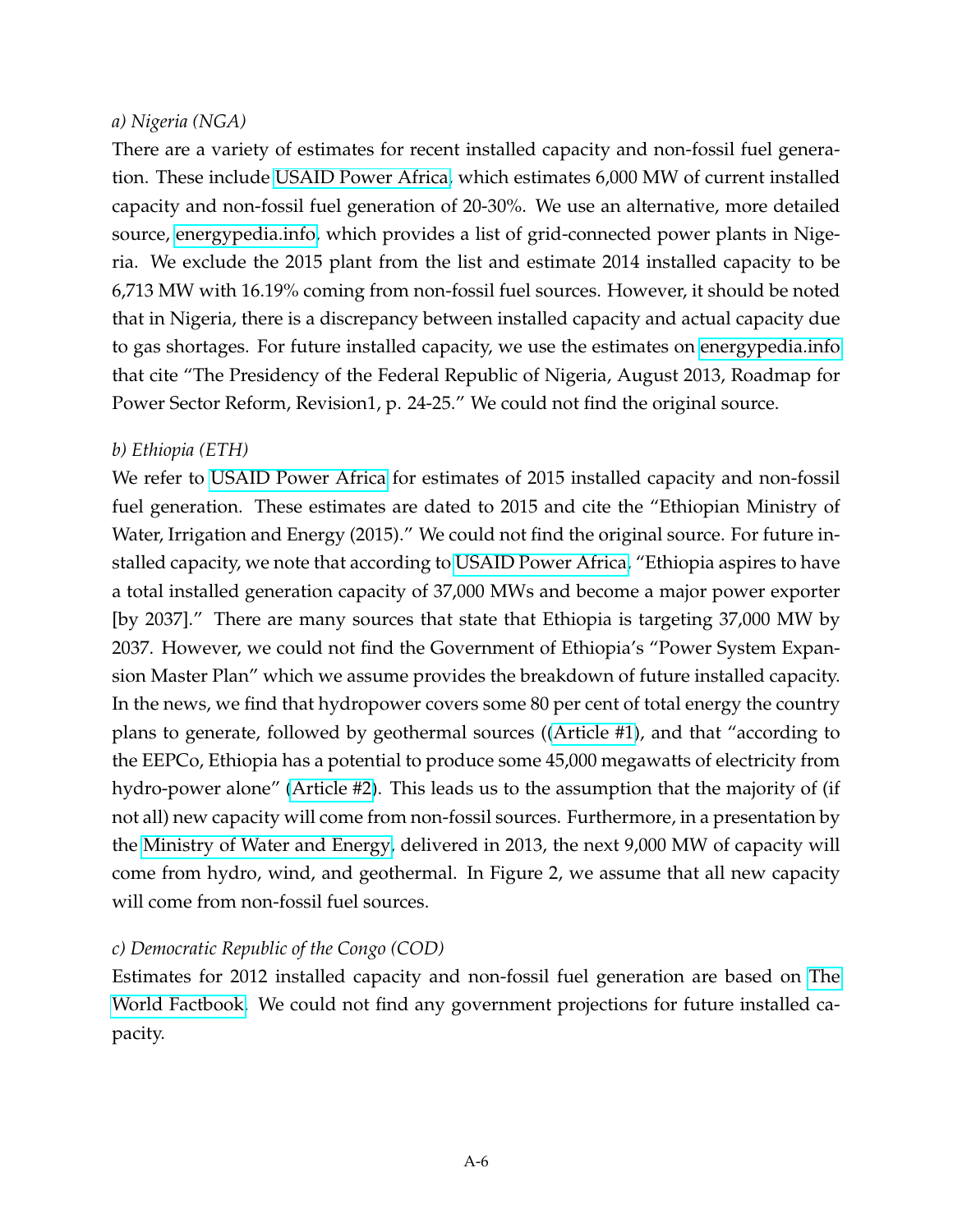## *d) Kenya (KEN)*

Estimates for 2014 installed capacity are obtained from the [Energy Regulatory Commis](http://www.erc.go.ke/images/electricity/installed_elec_capacity_nov2014.jpg)[sion](http://www.erc.go.ke/images/electricity/installed_elec_capacity_nov2014.jpg) (ERC) website. Estimates for 2031 installed capacity are based on [Kenya Vision 2030.](https://www.iaea.org/NuclearPower/Downloadable/Meetings/2014/2015-02-03-02-06/D2_S5_Kenya_Juma.pdf) In 2031, non-fossil fuel sources will consist of geothermal, nuclear, wind, and hydro. Fossil fuel sources will consist of coal, gas turbines (LNG), and diesel. These figures are also confirmed on the ERC [Least Cost Power Development Plan.](http://www.renewableenergy.go.ke/index.php/content/44) We exclude the 2,000 MW of imports that are shown in these figures, since we are primarily interested in installed capacity.

## *e) Ghana (GHA)*

Estimates for 2014 installed capacity are obtained from the [Ghana Energy Commission.](http://energycom.gov.gh/files/Energy Outlook for Ghana - 2015.pdf) Current non-fossil fuel generation is based on the list of power plants provided on [ener](https://energypedia.info/wiki/Ghana_Energy_Situation)[gypedia.info.](https://energypedia.info/wiki/Ghana_Energy_Situation) In the Ministry of Energys [Energy Sector Strategy and Development Plan,](http://ghanaoilwatch.org/images/laws/energy_strategy.pdf) there is a target of 5,000 MW by 2015 with 10% coming from (non hydro) renewable sources by 2020. According to [USAID Power Africa,](https://www.usaid.gov/sites/default/files/documents/1860/Ghana Country Fact Sheet__04_01_15_Final.pdf) the 5,000 MW capacity is targeted by 2016, not 2015. There is no breakdown provided for the 5,000 MW of future capacity. In Figure 2, we assume that 10% of the 5,000 MW will come from renewable sources, and the remainder will come in the same proportion as the existing portfolio. We assume a target year of 2020.

## *f) Mozambique (MOZ)*

Estimates for 2014 installed capacity are obtained from [energypedia.info.](https://energypedia.info/wiki/Mozambique_Energy_Situation) Estimates of future installed capacity are obtained from news articles citing the Government of Mozambique's (2015-2019) 5-Year Plan [\(Article #1\)](http://www.macauhub.com.mo/en/2015/03/25/new-dams-add-3600-megawatts-of-power-production-in-mozambique/). We assume that the 3,600 MW of new capacity will consist entirely of hydro sources .

## *g) Cote dIvoire (CIV)*

Estimates for 2012 installed capacity and non-fossil fuel generation are based on [The](https://www.cia.gov/library/publications/the-world-factbook/) [World Factbook.](https://www.cia.gov/library/publications/the-world-factbook/) Estimates for 2030 are based on a [slide](http://blog.secteur-prive-developpement.fr/media/02/01/1268471085.png) citing CI-ENERGIES 2013. The figure also appears [here.](http://www.proparco.fr/webdav/site/proparco/shared/PORTAILS/Secteur_prive_developpement/PDF/SPD18/SPD18_Amidou_traore_FR.pdf) We could not locate the original source.

## *h) Angola (AGO)*

Estimates for 2012 installed capacity and non-fossil fuel generation are based on [The](https://www.cia.gov/library/publications/the-world-factbook/) [World Factbook.](https://www.cia.gov/library/publications/the-world-factbook/) Future installed capacity based on a [Bloomberg](http://www.bloomberg.com/news/articles/2013-10-03/angola-plans-to-raise-power-output-fivefold-to-attract-investors) article citing 9,000 MW of installed capacity by 2025. We assume that all of this new capacity will be hydro, based on the [Energy Information Agency,](https://www.eia.gov/beta/international/analysis.cfm?iso=AGO) which states that "Angola has also set an ambitious long-term goal of increasing hydropower capacity to 9,000 megawatts by 2025 by build